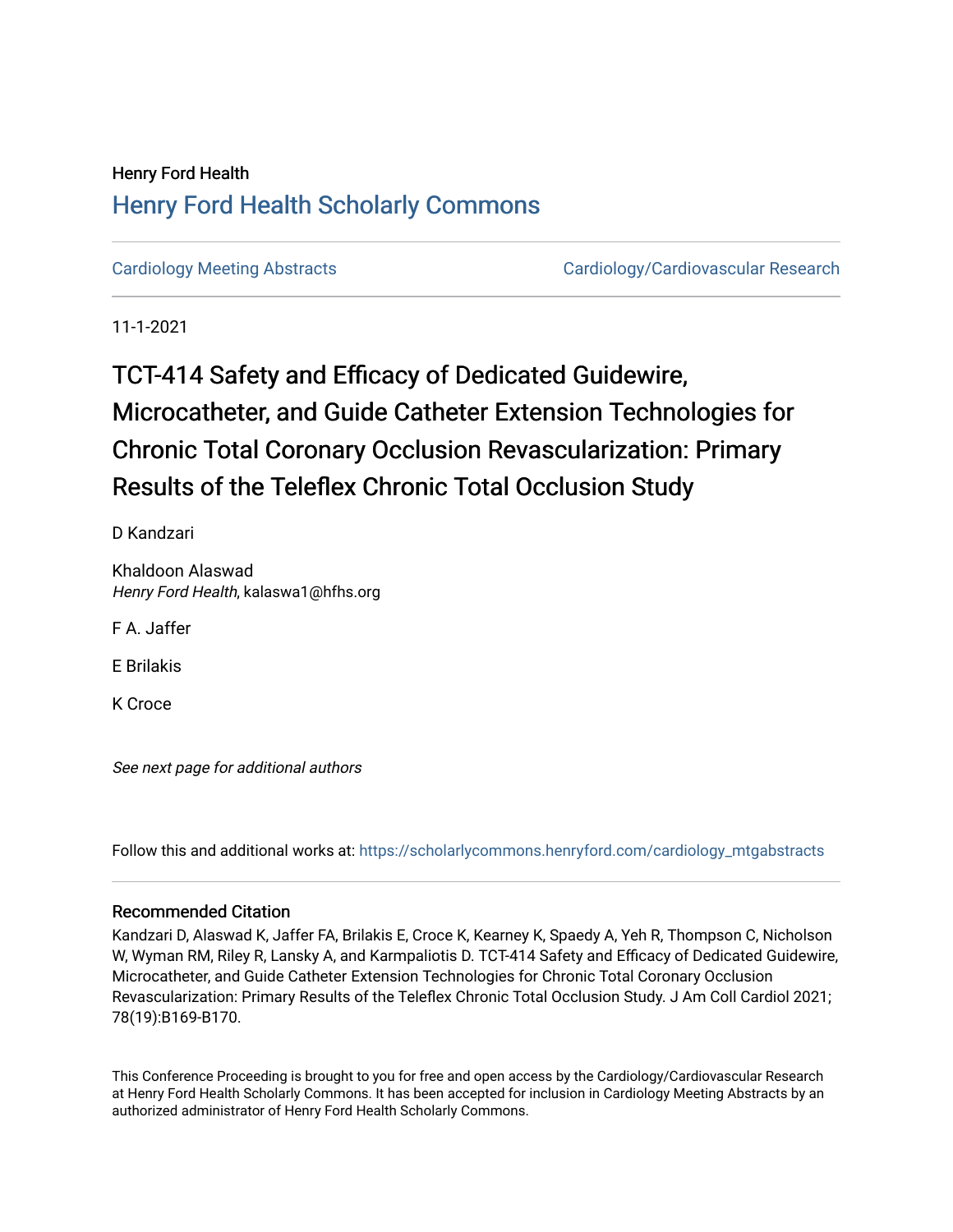### Authors

D Kandzari, Khaldoon Alaswad, F A. Jaffer, E Brilakis, K Croce, K Kearney, A Spaedy, R Yeh, C Thompson, W Nicholson, R M. Wyman, R Riley, A Lansky, and D Karmpaliotis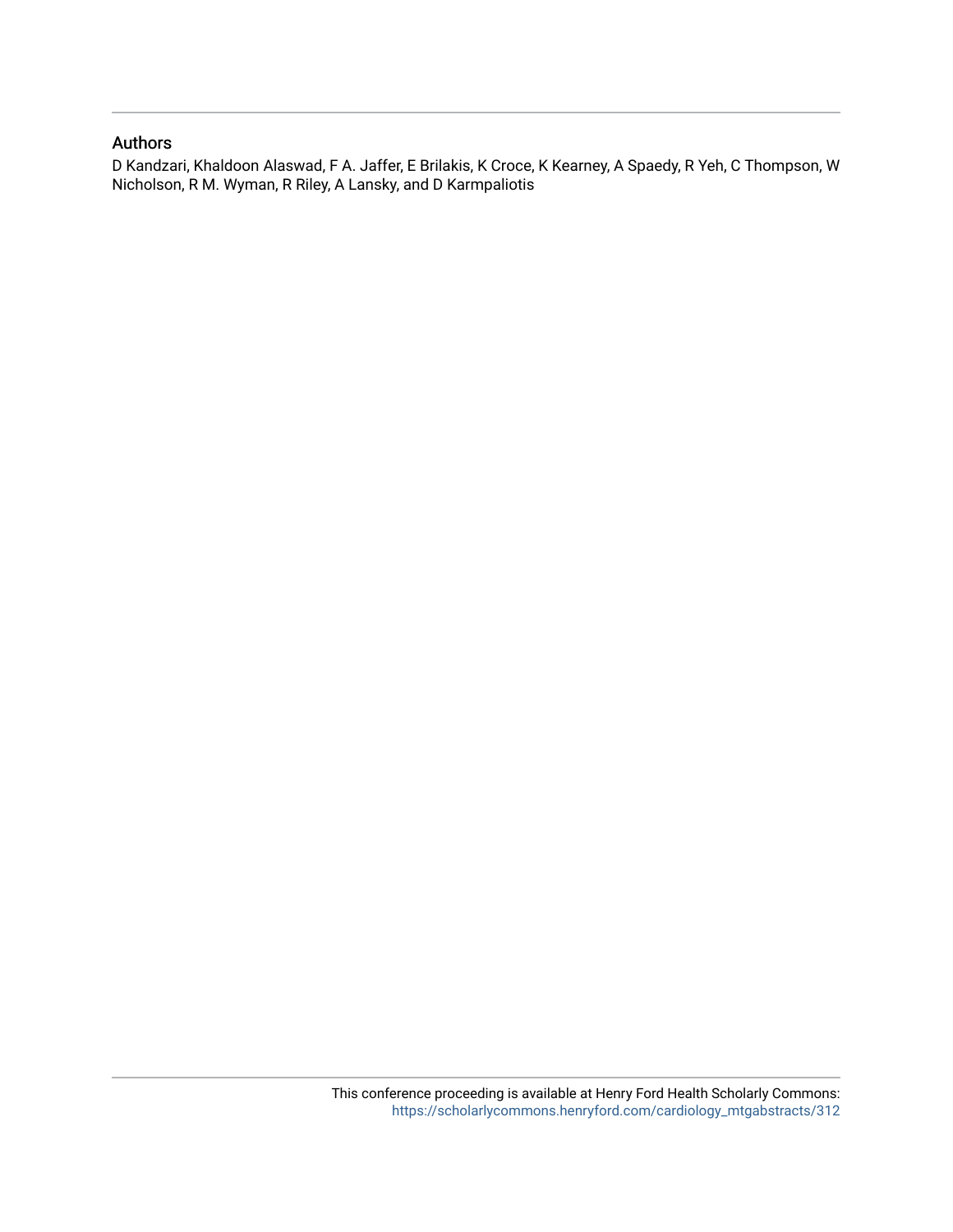implications of the HFA-PEFF score in patients with preserved ejection fractions after TAVR.

METHODS This was a single-center study at the University Hospital Schleswig-Holstein, Campus Kiel, which is a tertiary center in Germany. A total of 570 consecutive TAVR patients with preserved ejection fractions ( $\geq$ 50%) were eligible for analysis. The HFA-PEFF score was calculated according to the 3 following domains: 1) functional; 2) morphologic; and 3) biomarkers. Patients with HFA-PEFF scores  $> 5$  $(n = 239 [41.9\%)$  were compared with those with scores  $<$  5 points  $(n = 331$  [58.1%]). The primary outcome was a composite of all-cause mortality or first heart failure rehospitalization within 1 year after TAVR. Secondary endpoints were the individual components of the primary outcome.

**RESULTS** TAVR patients with HFA-PEFF scores  $\geq$  5 had a significantly higher burden of comorbidities associated with HFpEF and a higher rate of new pacemaker implantation after TAVR. Patients with HFA-PEFF scores  $\geq$  5 were at increased risk for the primary composite endpoint (25.5% vs 10.0%;  $P < 0.001$ ), as well as the individual components of all-cause mortality (16.7% vs 6.0%;  $P < 0.001$ ) and rehospitalization for heart failure (11.7% vs 3.9%;  $P < 0.001$ ). After multivariable analysis, an HFA-PEFF score  $\geq$  5 was confirmed as an independent risk factor for the composite endpoint (hazard ratio [HR]: 2.70; 95% confidence interval [CI]: 1.70-4.28;  $P < 0.001$ ) and for allcause mortality (HR: 2.58; 95% CI: 1.464.53;  $P = 0.001$ ).

CONCLUSION The HFA-PEFF score is associated with all-cause mortality and heart failure rehospitalization in patients with preserved ejection fractions after TAVR. The HFA-PEFF score is a practical tool that may be implemented into risk stratification algorithms for TAVR patients.

CATEGORIES STRUCTURAL: Valvular Disease: Aortic

#### TCT-412

Use of Intravascular Lithotripsy in a Population With a High Prevalence of Renal Disease and Diabetes: Insights From Real-World Data

Poornima Mohan,<sup>[1](#page-2-0)</sup> Adam Hartley,<sup>1</sup> Hani Khaldi,<sup>1</sup> Amarjit Sethi,<sup>1</sup> Ricardo Petraco,<sup>[1](#page-2-0)</sup> Rasha Al-Lamee,<sup>1</sup> Christopher Baker,<sup>1</sup> Ramzi Khamis<sup>1</sup> 1 Imperial College NHS Trust, London, United Kingdom

BACKGROUND Rapid adoption of intravascular lithotripsy (IVL) into calcium modification algorithms follows trials that demonstrate its efficacy in reduction of stent underexpansion and malposition. Some debate about the translatability of IVL performance in trials versus complex real-life patients exists. We present data from a high-volume PCI center encompassing a patient cohort with a high prevalence of renal disease and diabetes.

METHODS We retrospectively analyzed 102 consecutive IVL from a single PCI center. Intracoronary imaging was performed to assess calcium arc and minimal luminal and stent areas. Specialized adjuncts were used in target lesion preparation. We assessed stent expansion > 80% of reference diameter and safety endpoints (30-day major adverse cardiovascular events [MACE; myocardial infarction, stroke, or cardiovascular mortality] and periprocedural events [adverse events relating to and occurring within 24 hours of the index procedure]).

RESULTS One hundred two patients with a mean age of 70.1 years were included, with a preponderance of diabetes (57%) and renal disease (25%). Forty-eight percent presented with acute coronary syndromes. The target IVL lesion was the left main coronary artery in 11%, left anterior descending coronary artery in 32%, and right coronary artery in 24, while de novo lesions constituted 66%, chronic total occlusions 8%, and in-stent restenoses 26%. Overall, intravascular imaging was used in 89%: intravascular ultrasound (IVUS) (before and after percutaneous coronary intervention [PCI]) in 52%, IVUS (pre-PCI only) in 9%, and optical coherence tomography in 29%. Circumferential calcification was present in 27%, with an arch  $> 180^\circ$  in others. There was good deliverability of IVL in 95%. Additional calcium modification adjuncts (noncompliant 100%, cutting 11%, OPN 10%, cutting 12%, and rotablation 7%) were necessary. Mean minimal luminal area was 3.1 mm², with  $>\!\!80\%$  stent expansion achieved in all patients. The rate of periprocedural complications was 7% (2 slowflow, 5 perforations). Two perforations occurred following OPN balloon use post-IVL, with no long-term morbidity. The 30-day MACE rate was 4% (no cardiovascular death was reported).

CONCLUSION This study confirms that "real-world" performance of IVL is representative of trial data. However, the increasing complexity of these patients meant that greater adjunctive calcium modification therapy was necessary. Complication rates were higher but comparable with the DISRUPT CAD III trial.

CATEGORIES CORONARY: Cutting and Scoring Balloons

#### TCT-413

Outcomes of Adults With Severe Aortic Stenosis Undergoing Elective Versus Urgent or Emergent Transcatheter Aortic Valve Replacement Within an Integrated Health Care Delivery System



<span id="page-2-0"></span>Justin Slade,<sup>[1](#page-2-0)</sup> Andrew Ambrosy,<sup>1</sup> Thomas Leong,<sup>[2](#page-2-0)</sup> Sue Sung,<sup>2</sup> Ivy Ku,<sup>[3](#page-2-1)</sup> Edward McNulty,<sup>[1](#page-2-0)</sup> Andrew Rassi,<sup>1</sup> Alan Go,<sup>[2](#page-2-0)</sup> Jacob Mishell<sup>1</sup> <sup>1</sup>Kaiser San Francisco Medical Center, San Francisco, California, USA;<br><sup>2</sup>Kaiser Permanente Northern California, Division of Pescarch <sup>2</sup>Kaiser Permanente Northern California, Division of Research, Oakland, California, USA; <sup>3</sup>Kaiser Permanente San Francisco, San Francisco, California, USA

<span id="page-2-1"></span>BACKGROUND Transcatheter aortic valve replacement (TAVR) may be used to treat severe aortic stenosis in urgent or emergent clinical scenarios, but outcomes for this population have not been well characterized.

METHODS We identified all adults who underwent TAVR for primary aortic stenosis between 2013 and 2019 within an integrated health care delivery system in California. Elective and urgent or emergent procedure status was based on standard definitions. Data were obtained from electronic health records, the Society of Thoracic Surgeons/ American College of Cardiology TVT Registry, and state and national reporting databases. Logistic regression and Cox proportional hazard models were performed using backward selection.

RESULTS Among 1,564 eligible adults who underwent TAVR, 1,483 (94.8%) were classified as elective and 81 (5.2%) as urgent or emergent. Patients undergoing urgent or emergent versus elective TAVR were more likely to have prior aortic valve procedures (15% vs 6%), heart failure (63% vs 47%), and reduced left ventricular ejection fractions (21% vs 12%). These patients also experienced higher crude rates of 30-day and 1-year morbidity and mortality (Table 1). In multivariable analyses, urgent or emergent TAVR status was independently associated with no improvement in 30-day quality of life and a higher rate of acute kidney injury at 1 year. There was a trend toward increased adjusted 1-year mortality with urgent/emergent TAVR.

|                                                 | Overall $(N = 1.564)$<br>Rate per 100 Person-<br><b>Years (95% CI)</b> | Elective ( $n = 1.483$ )<br>Rate per 100 Person-<br><b>Years (95% CI)</b> | <b>Urgent/Emergent</b><br>$(n = 81)$ Rate per<br>100 Person-Years<br>(95% CI) | <b>Urgent/Emergent vs</b><br><b>Elective (Reference)</b><br>HR (95% CI) | P Value |
|-------------------------------------------------|------------------------------------------------------------------------|---------------------------------------------------------------------------|-------------------------------------------------------------------------------|-------------------------------------------------------------------------|---------|
| Death, 30 d                                     | $0.8(0.5-1.1)$                                                         | $0.7(0.5-1.1)$                                                            | $2.3(0.7-7.1)$                                                                | 2.02 (0.37-11.19)                                                       | 0.42    |
| Death, 1 v                                      | $3.9(3.3-4.5)$                                                         | $3.6(3.1-4.3)$                                                            | $10.7(6.3 - 18.0)$                                                            | 1.85 (0.93-3.71)                                                        | 0.08    |
| All-cause<br>hospitalization.<br>30 d           | 77.5 (63.6-94.3)                                                       | 78.4 (64.1-95.8)                                                          | 60.9 (22.9-162.3)                                                             | $0.77(0.27 - 2.21)$                                                     | 0.63    |
| All-cause<br>hospitalization,<br>1 <sub>y</sub> | 44.9 (41.3-48.9)                                                       | 44.9 (41.2-49.0)                                                          | 45.3 (31.1-66.1)                                                              | $0.82(0.53 - 1.28)$                                                     | 0.38    |
| HF hospitalization.<br>30 d                     | 15.4 (9.9-23.8)                                                        | 16.2 (10.4-25.1)                                                          | $0.0(0.0-0.0)$                                                                | No events                                                               |         |
| HF hospitalization,<br>1 <sub>y</sub>           | $6.5(5.3-8.0)$                                                         | $6.7(5.5-8.3)$                                                            | $2.9(0.7-11.5)$                                                               | $0.29(0.07-1.31)$                                                       | 0.11    |
| AKI, 30 d                                       | 18.5 (12.4-27.5)                                                       | 18.6 (12.4-28.0)                                                          | 15.1 (2.1-107.0)                                                              | $0.46(0.05 - 4.14)$                                                     | 0.48    |
| AKI, 1 v                                        | 13.6 (11.7-15.6)                                                       | 13.0 (11.2-15.1)                                                          | 24.7 (15.1-40.3)                                                              | 2.11 (1.18-3.77)                                                        | 0.01    |
| No improvement in<br>QoL, 30 days               | 8.4% (6.7%-10.1%)                                                      | 8.1% (6.4%-9.7%)                                                          | 16.7% (5.4%-27.9%)                                                            | 4.87 (1.56-15.23)                                                       | < 0.01  |

CONCLUSION In a community-based cohort of adults undergoing TAVR, urgent or emergent status was uncommon and associated with high-risk clinical features and higher crude rates of short- and longterm morbidity and mortality. Procedure status may be useful to identify patients unlikely to experience significant improvement in quality of life post-TAVR.

CATEGORIES STRUCTURAL: Valvular Disease: Aortic

#### TCT-414

#### Safety and Efficacy of Dedicated Guidewire, Microcatheter, and Guide Catheter Extension Technologies for Chronic Total Coronary Occlusion Revascularization: Primary Results of the Teleflex Chronic Total Occlusion Study



David Kandzari,<sup>[1](#page-2-0)</sup> Khaldoon Alaswad,<sup>[2](#page-2-0)</sup> Farouc Amin Jaffer,<sup>[3](#page-2-1)</sup> Emmanouil Brilakis, $4$  Kevin Croce,<sup>[5](#page-3-1)</sup> Kathleen Kearney, Anthony Spaedy,<sup>[7](#page-3-3)</sup> Robert Yeh,<sup>[8](#page-3-3)</sup> Craig Thompson,<sup>[9](#page-3-4)</sup> William Nicholson,<sup>[10](#page-3-5)</sup> R. Michael Wyman, $^{11}$  $^{11}$  $^{11}$  Robert Riley, $^{12}$  $^{12}$  $^{12}$  Alexandra Lansky, $^{1}$ Dimitri Karmpaliotis<sup>[14](#page-3-9)</sup>